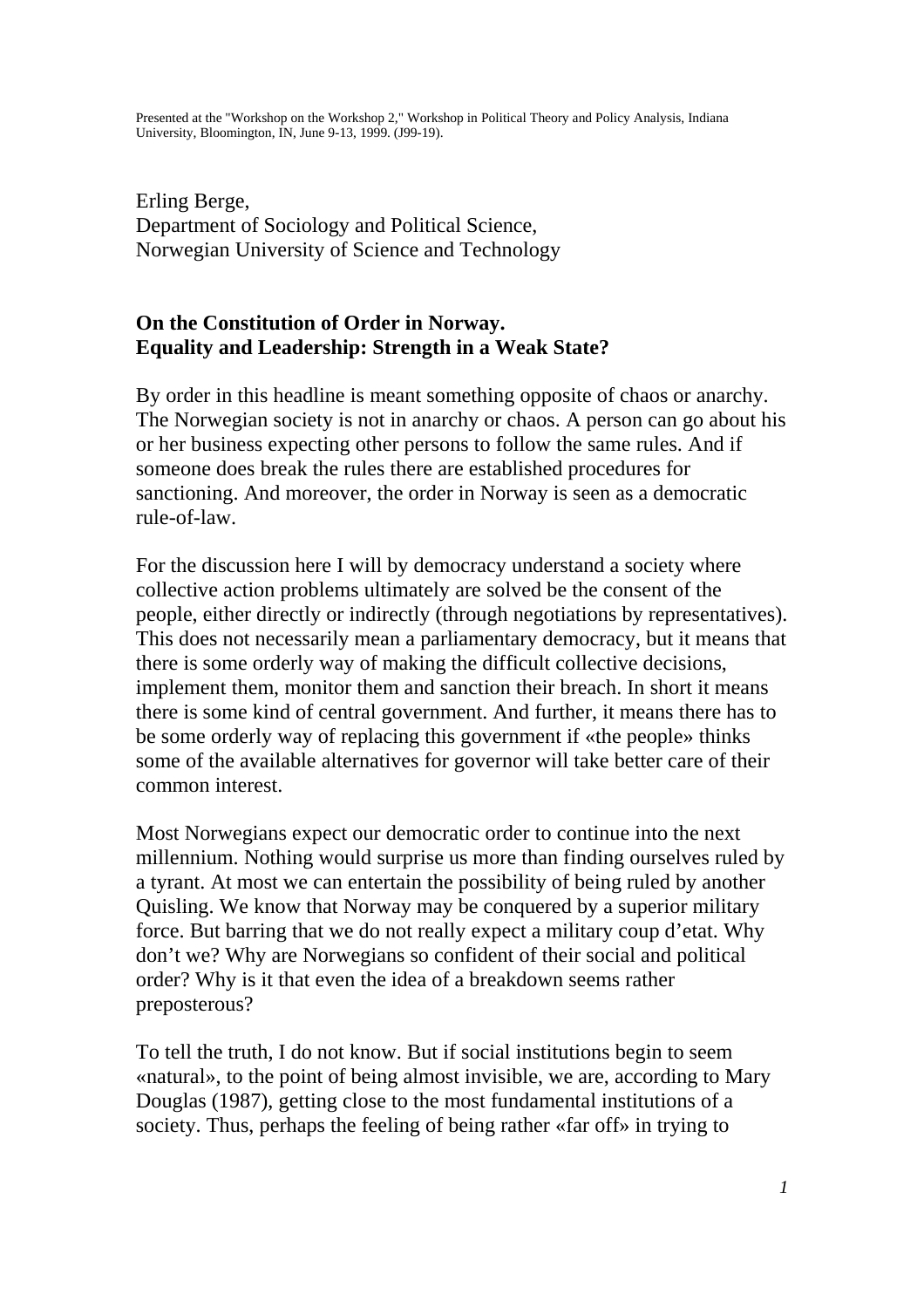discuss the idea of a fundamental breakdown of our democratic rule-of-law, should suggest that I am entering something rather fundamental in Norwegian society.

Since Norwegians never contemplate the roads leading away from our basic democratic form of government, these roads become unthinkable. The concepts necessary to discuss fundamentally different forms of government are not part of the language any more. Then, as the existing institutions become «taken for granted» also they will disappear from public attention. So is it possible to say anything about these basic «invisible» institutions of Norwegian society?

At the outset I do not expect to come far. And what little I can offer will at most be speculations. Researching something without evidence, or investigating something by the residues left of it, is closer to archaeology than to the sociology I have been trained to do. So if you are in a charitable mood, let us consider the present paper an exercise in the generation of ideas. Maybe some of them may be of value for a real investigation of the issue.

#### **Tocqueville on a new form of democratic despotism**

Vincent Ostrom, in reflecting on Tocqueville's study of American democracy, observes that his (Tocqueville's) «conclusion was that if people act on the basis of natural inclinations, democratic societies will yield a new form of «democratic despotism» quite different than the «tyranny of the majority.» A culture of inquiry grounded in reflection and choice will give way to «simple and general notions» presuming «a great nation» in which «a single and central power ... governs the whole community by its direct influence» and that is «composed of citizens all formed upon one pattern and all governed by a single power.» Since each citizen sees others as like oneself, «he cannot understand why a rule that is applicable to one man should not be equally applicable to all others,» and «uniformity of legislation appears to him to be the first condition of good government» (ibid., 2:289) Under these circumstances «the notion they all form of government is that of a sole, simple, providential, and creative power» (ibid., 2:291). This is the antithesis of the principles articulated by James Madison about the problem of «framing a government which is to be administered by men over men.» It is as though men could choose to be governed by angels. Such circumstances are especially vulnerable to the art of manipulation.» (Ostrom 1997: 15-16, his quotes are from Tocqueville [1835-49] 1945)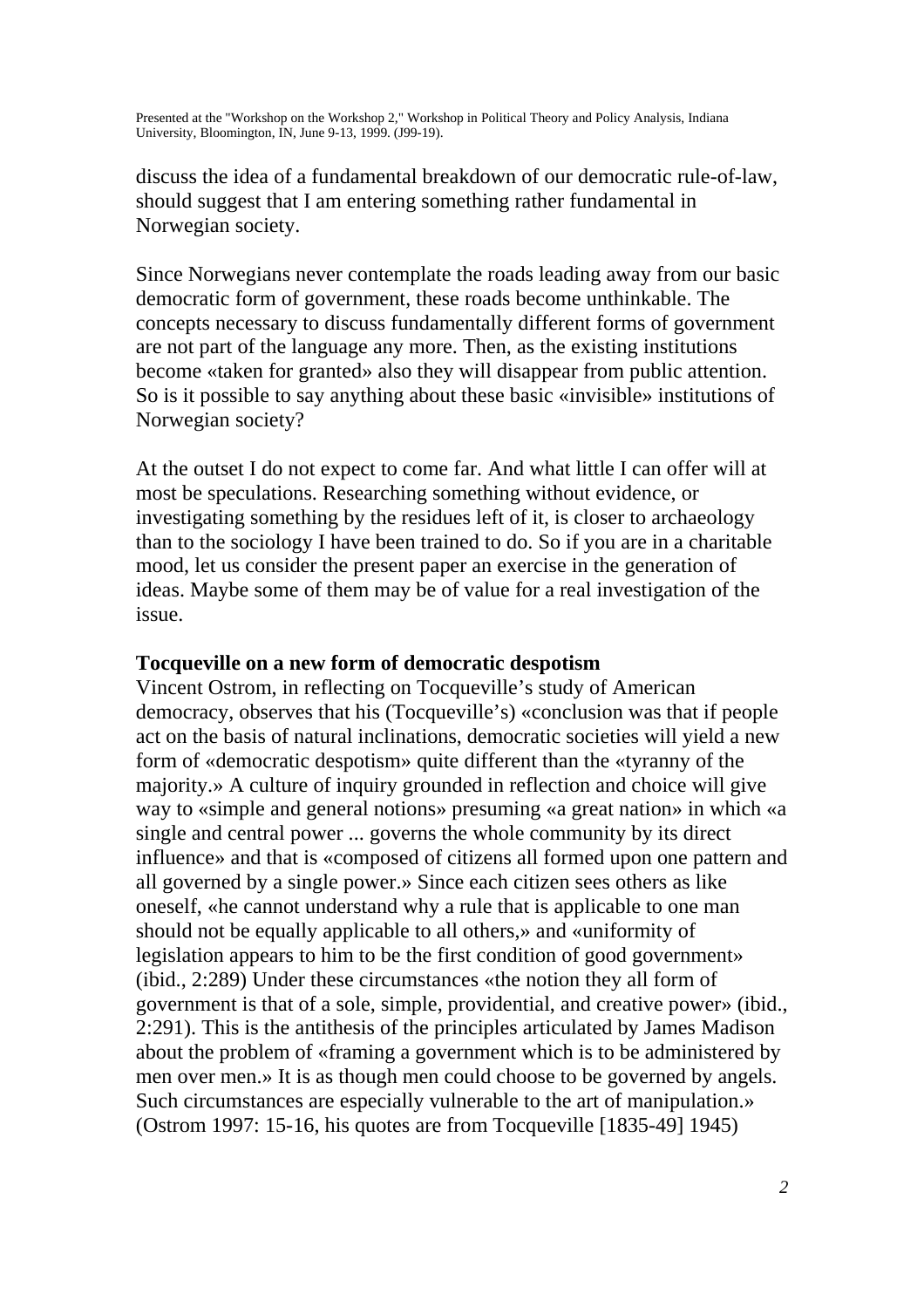As a point of departure for this essay one may wonder to what degree these observations apply to Norway. Is Norway on a road towards Tocqueville's new form of «democratic despotism»? Our belief in the benevolence of our government and our striving for uniformity of legislation would be fairly straightforward to document. But are we therefore vulnerable to the art of manipulation? We may not know the answer to this question before somebody actually tries to manipulate us. But maybe «manipulation» is the wrong way of thinking about our current development. In the long duree ways of thinking (thought-styles or worldviews) about our governance may trick us into doing things we would not want the result of if we could choose up front.

In my opinion Norway seems to have experienced a slow «drift» in reactions to problems from something like «our responsibility & we can do» to «it is the government's responsibility: why didn't the government do something about it?»

In other words there is a quantitative shift in our primary «political» reactions from self reliance and individual responsibility to «dependence thinking» and collective responsibility.

It is not unreasonable to presume that this slow shift (if there indeed is one) is politically driven, or rather fed by the welfare approach to policy. It can also be seen as co-developing with the administrative regulations approach to law increasingly being used, implementing increasingly powerful bureaucracies full of do-good welfare policies, promising improvement for everyone everywhere. Increasing expectations lead to broken promises, accusations of overbidding policies and decreasing confidence in the political process. The low opinion of politicians and policy is at least a topic of public discussion.

The slow shift in thinking about government involves several interlinked but not necessarily related processes:

-a taxation making government «rich» in relation to most people -a do-good policy making it legitimate and easy to turn to the government -an ideology of equality fostering more and more detailed legislation -the pursuit of equality by law is fostering an increasing use of bureaucratic rules mandated by general legislation (administrative law)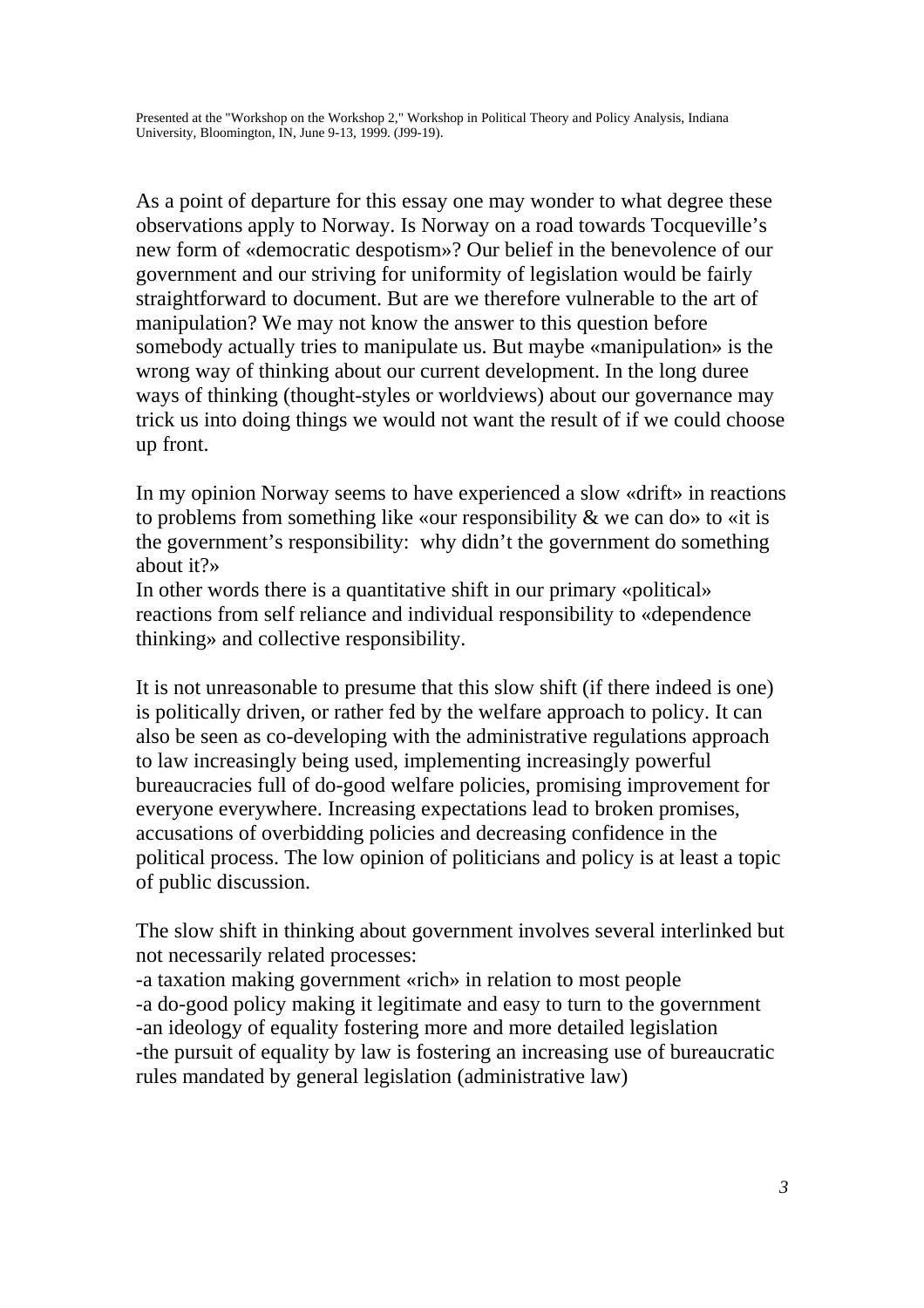The outcome of these interlinked processes may be precisely the «democratic despotism» Tocqueville warned about. But the causal forces here are not tyrants or classes, it is our own values deeply embedded in our way of thinking. Such «unwritten rules» of a society will as part of a «language» and embedded in a «thought style» be some kind of longterm «causal» force in the preservation and transformation of social order.

At least to me this seems a more likely road away from our democratic order than direct manipulation. During the last 30 years Norway has been at a significant crossroads choice twice: The choice of joining the European community or not.

Some may say that the government tried to manipulate the Norwegian people into the European community. But if so, they did not succeed. I am not sure that putting a question out for referendum and committing oneself to heeding the advice qualifies as manipulation. In any case, twice the referendum has returned a «no» to the government's proposal of membership.

It is rather interesting to note that the three west European countries currently not members of EU are Switzerland (completely outside), Iceland, and Norway (both associated). Their historical location on the margins of European society may have given them some common traits which can account for the similar attitudes to centralized power, despite all their other differences.

#### **Norway and the European Community**

In 1972 and again in 1994 the Norwegian government proposed that Norway should join the European community. On both occasions the government felt it was necessary to conduct a referendum even though there is no such thing as a referendum in the Norwegian constitution. The referendum could only advice the decision in the Storting (the Norwegian parliament). On both occasions the Norwegian people voted unambiguously «NO», to the great dismay of the government. On both occasion the government withdrew the proposal.

In 1972 the labour party government with prime minister, Trygve Bratteli, put his job on the line. He would resign if the answer was no. And resign he did. In 1994 the labour party government of Norway with Gro Harlem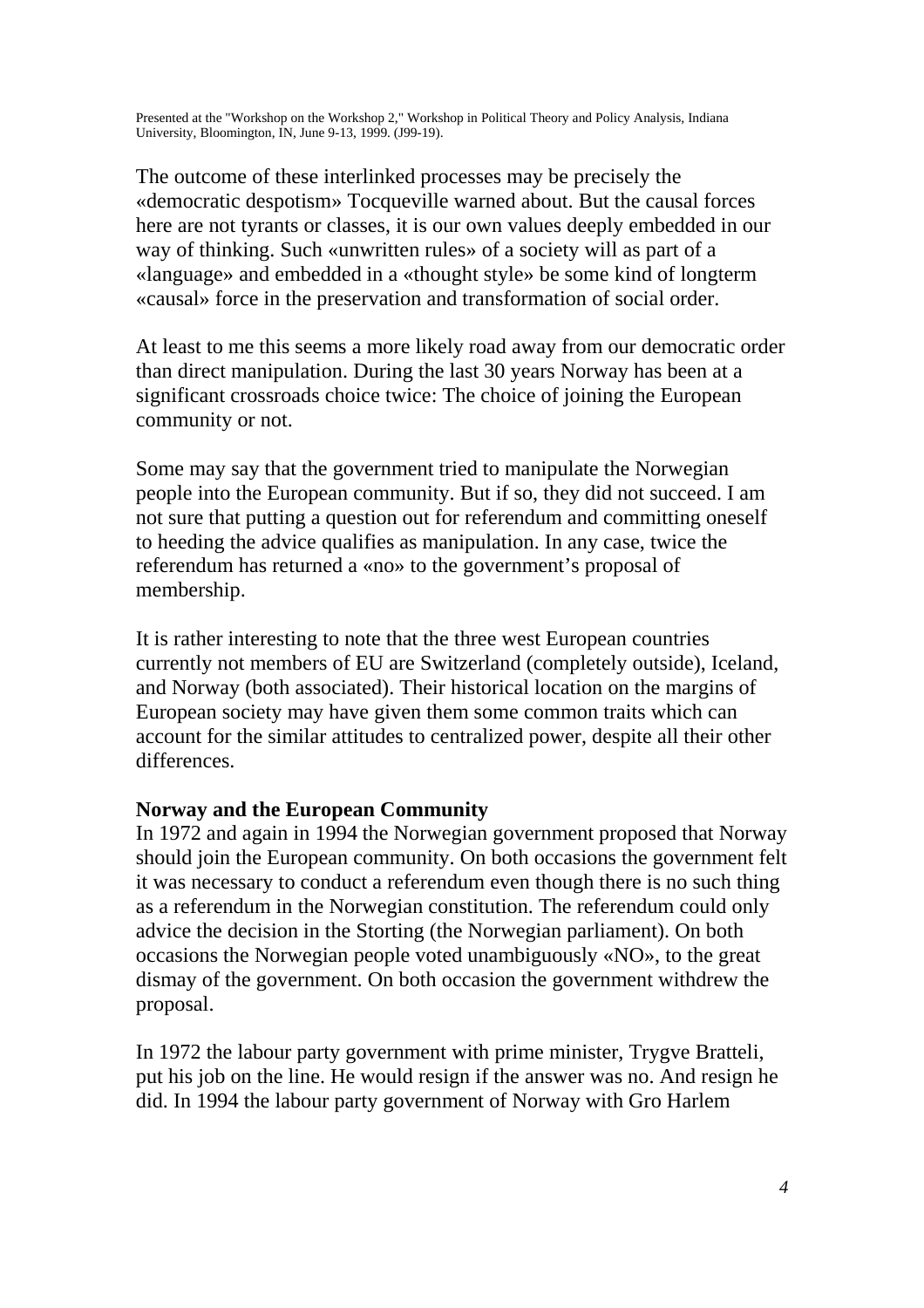Brundtland as prime minister did not go as far. The government promised just to follow the advice of the referendum

Both Bratteli and Brundtland and most of the leaders of the Labour party believed strongly that Norway ought to become member. Denmark and UK had joined in 1972 and in 1994 it seemed probable that Finland and Sweden would decide to join, as they also did. Their referendums returned a «yes» to their governments proposals.

In 1994 Brundtland and most prominent politicians voiced no doubts. The issue had to be decided by a referendum. This was the obvious and proper way of doing it. It was «natural» that only a favourable referendum could change the «no» of 1972 to a «yes» in 1994. Obviously the prime ministers both in 1972 and in 1994 believed they had good proposals and that they could persuade the people to support their proposal.

But if they believed very strongly in their proposal, why did they not make contingency plans, particularly in 1994? Why did they not try some serious manipulation of the Norwegian people?

Quite a few pages has been written about why the two Labour party governments lost the referendums. But nothing has been said about why referendum was thought to be the only proper way of deciding the question. Some will say that the government gambled that it would be easier to persuade 51% of the people than to persuade two thirds of the Storting. But I am not sure. To most Norwegians a referendum seemed the obvious way of deciding. And so it seemed to be for the Danish, Finnish and Swedish peoples. But for their governments the referendums did not pose any problem. The result was what it wanted.

For the Norwegian power elite the referendum became a problem in 1972. The prime minister lost power and personal prestige, the labour party lost power, and the urban manufacturing and business community were left (at least emotionally) on the outside of the common market. Why was a referendum still the «natural» way of deciding the question in 1994: maybe even more necessary than in 1972?

The conspicuous lack of «real» manipulation can be taken as an indicator of some kind of «democratic» attitude. But what does it consist of? Where does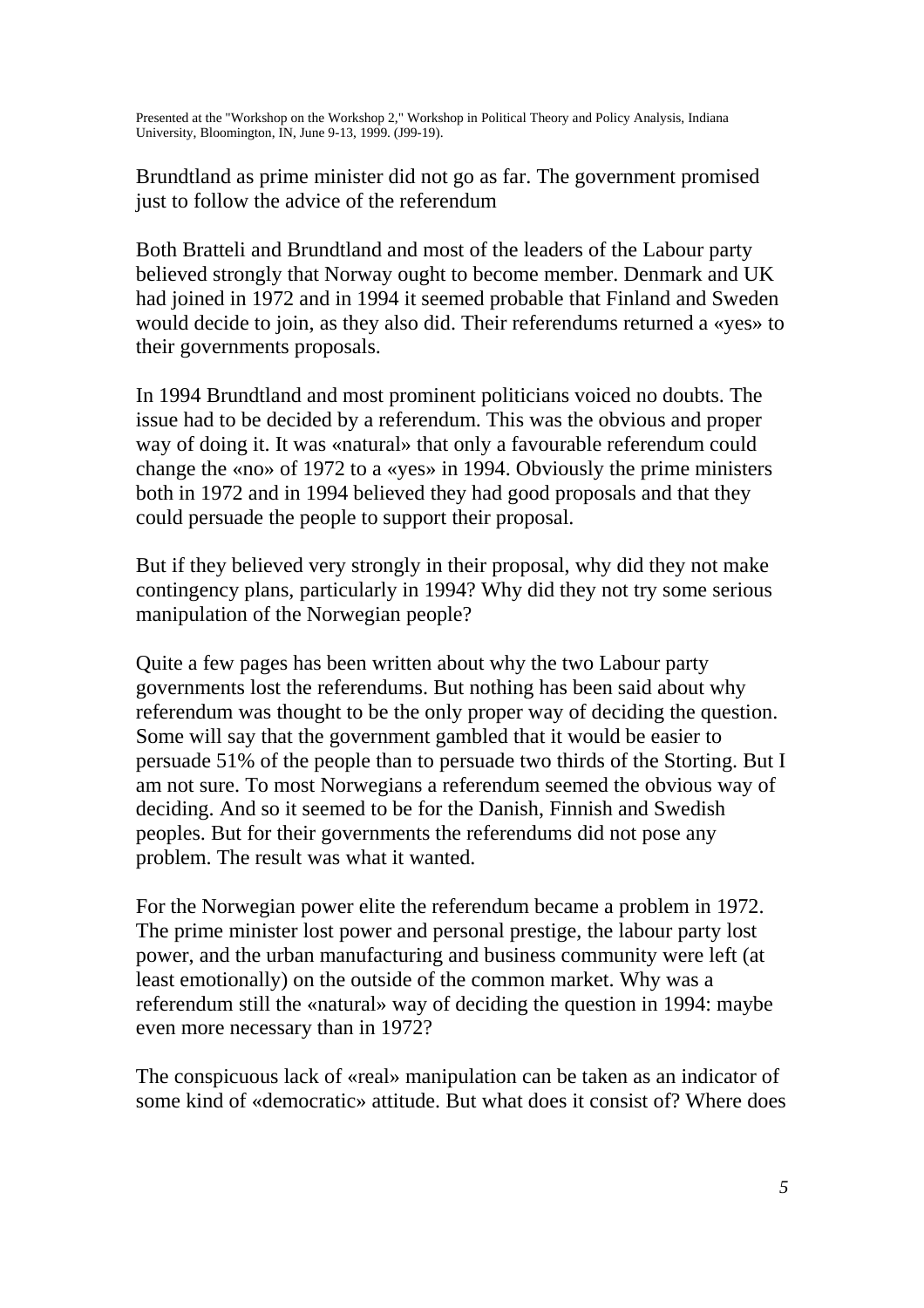it come from? Why isn't it lost in the multitude of social and political changes?

The question of «why was a referendum the natural way of deciding» becomes a question of ways of thinking about decision procedures and ways of valuing probable outcomes. So what are the Norwegian values?

# **Mistrust of political power**

Norway is (at least by Norwegians) considered to be an egalitarian and decentralised society.

Stein Rokkan (1967, 1970) described two basic long-lasting cleavages in the Norwegian society. One is geographical based on differences between political centre and periphery. The second is a cultural cleavage where mainstream culture stands against the «counter-cultures» (fight for a national language, promotion of temperance, and Lutheran pietism). A third cleavage is of more recent origin. This is the class differences between workers and salaried employees, professionals, and businessmen.

In some sense all three of these cleavages can be seen as arising from the underdog fighting the power structure for equality: equality in the welfare distributed by the political system, equality of cultural expression and equality of political opportunities.

Many who compare Norway and Sweden are struck by the remarkably much stronger municipalities and local powers in Norway. The welfare policies are similar but the implementation is different. The central administration is smaller and the local municipal bureaucracies more active. I guess one can say that compared to Sweden, Norway has a weak government and weak central administration.

This relatively decentralized state can also be characterized by a concomitant suspicion of anything originating in the capital, in the central government or the central administration. Proposals from the central government are a priori suspicious, and all kinds of persuasion is usually needed if it is not obvious how the «districts» will profit from the proposal.

Why does not the weak Norwegian state come apart with each region/ district for itself? Why was Sweden unable to hold on to Norway in 1905?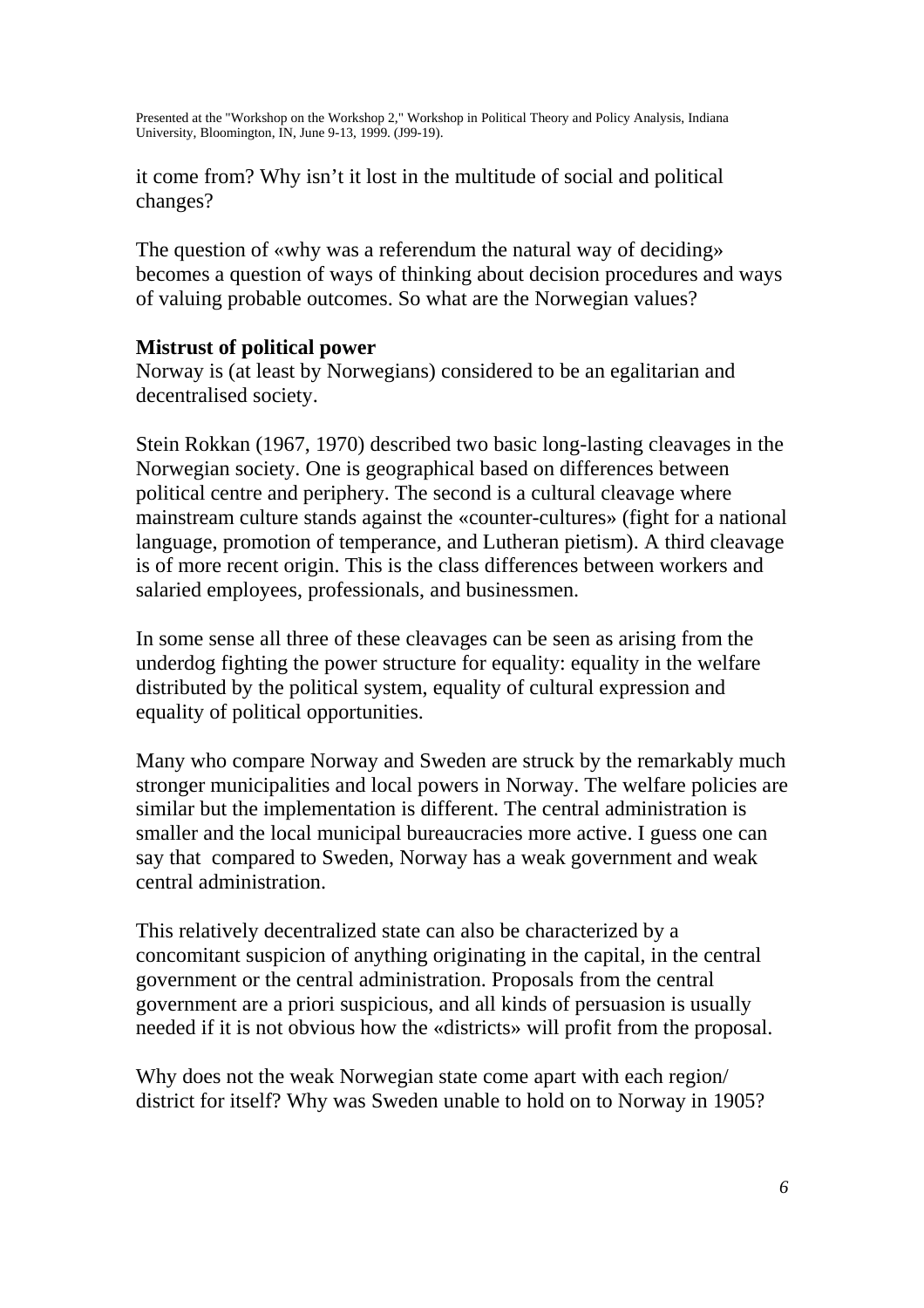## **Strong societal boundaries**

Those who study the fate of immigrants, particularly those from the third world, since about 1970, are struck by the very strong suspicions they are arousing and the concomitant strong political pressure for limiting their entry. Still many hesitate calling it outrights racism. The political pressure (of the silent majority) is not fuelled by feelings of superiority or any particular kind of hostility, but by strong feelings that «they» do not belong here, «they» come only to exploit our welfare, «they» should go home to where they belong. The boundary between Norwegians and «others» is strong. How can we square this with the egalitarianism?

## **How do egalitarianism and weak governments fit together?**

The order of centralized hierarchies is fairly well understood. Also the inherent instabilities involved in the «imperfections» of centralized power are understood.

At the other extreme, in the decentralised society, the constitution of order is less well understood. Let us start with an abstract theoretical model.

The problem of collective action in small scale societies is no different from larger societies. Mary Douglas (1987) outlines an interesting model for explaining how rational choice can initiate cultural processes - ways of thinking (thought styles) - which will lead to the stabilisation of collective action in a minimal society.

Following Mancur Olson she argues that the constant threat of withdrawal from a community will lead to the exploitation of the great by the small. The collective actions will be conducted by veto backed by threats of withdrawal. Coercion will be impossible. The leadership of such groups will inherently be weak.

Now, if this society is located on the periphery of the world where the resources for selectively rewarding entrepreneurs for activities producing collective goods are nonexistent and the margins of existence require all hands to be at work, what can the members of the community do to strengthen the community?

Douglas suggests they adopt a rule requiring equality and 100% participation in the society. Every self-interested member of the society would want such a rule in order to be sure not to be made sucker by free riders. In order to ensure monitoring, the rules of entry to the community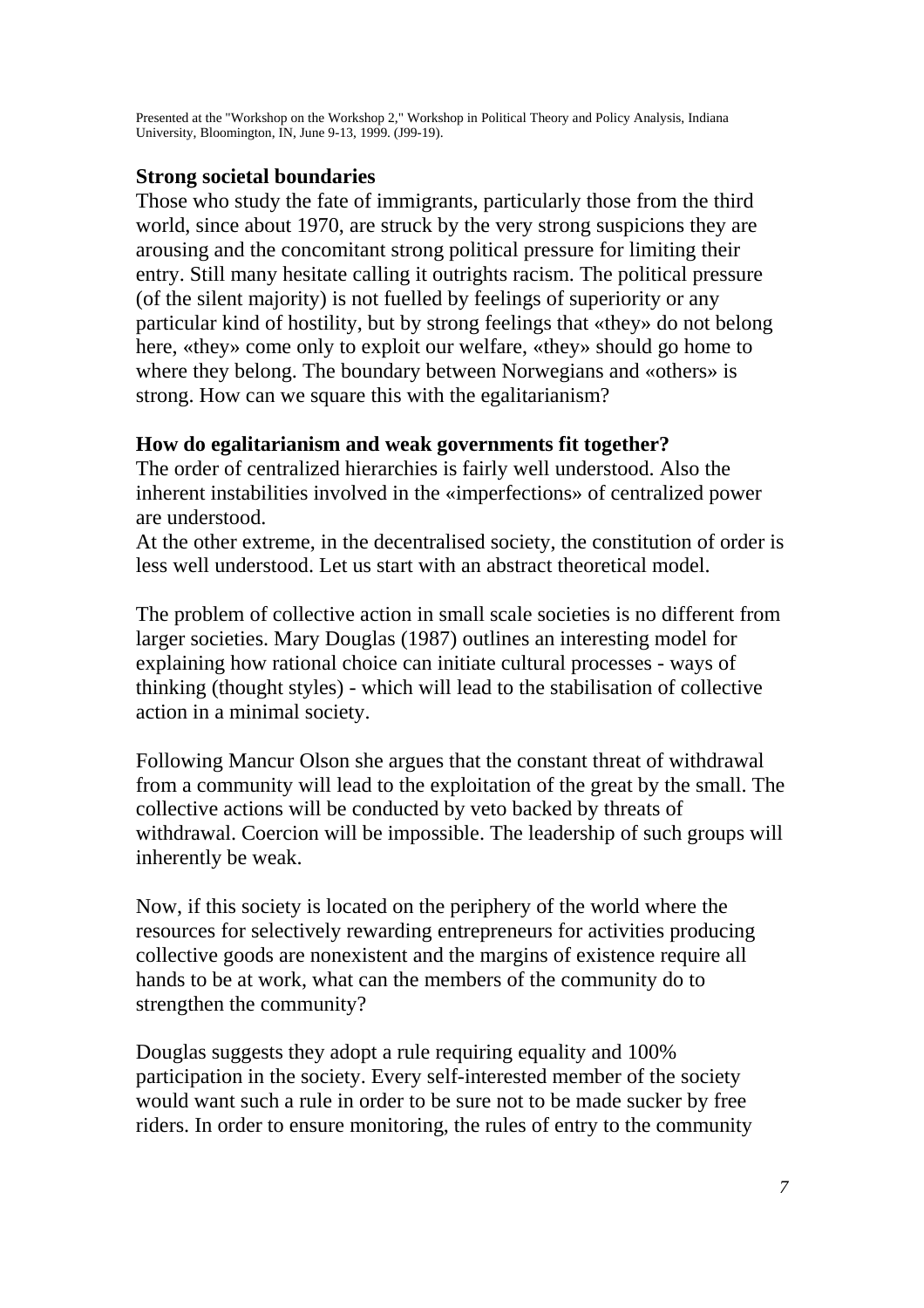must be clear making both entry and exit costly. The boundary of the community will be strengthened and clarified. Thus strong societal boundary and emphasis on equality among members are tightly linked.

But in order to stabilise as a community, a group also needs a common image of themselves and what kind of group they are. This common image is also a product of collective action, a common good. And what minimal self-image can we expect a minimal community to agree upon? The belief system must at a minimum justify the two characteristics described so far: the weak leadership and the strong boundary of the community. Douglas suggests that a shared belief in an evil conspiracy, leading to mutual accusations of betrayal of the founding principles, will do the job. The weak leadership will make it impossible to agree on legislation and sanctioning deviants. The threat to secede is controlled by the cost of exit. Only oblique political action is possible. Since there are no (other) rules the only thing incipient faction leaders can be accused of is principled immorality. The belief in an evil conspiracy is reinforced.

These three elements will fit together in a functional loop where each element depends on and reinforce the others without the actors actually intending this to be the case.

The minimal «state» is thus the outcome of two individually rational goals: 1) to control the power of the leadership to for example levy taxes, and 2) to ensure that they are not made suckers by free riders The means of control is the belief in an evil conspiracy among the leadership, a threat of exit, and a strong assumption of equality among members.

#### **On the origin of egalitarianism and weak governments in Norway**

The model proposed by Douglas assumes that the ecological conditions of the community are marginal given the prevailing technology. The economy of the community is supposed to be small scale and the marginal surplus does not allow selective incentives and large inequalities among community members. Culturally it presupposes a common language and a frontier condition where exit is straightforward. In the development of the Norwegian democracy such conditions presumably existed during the period when the various tribes started wandering north through Denmark and Sweden into Norway. Thus, in prehistory, before the Viking age, the ecology of the Norwegian society seems to conform to the conditions given by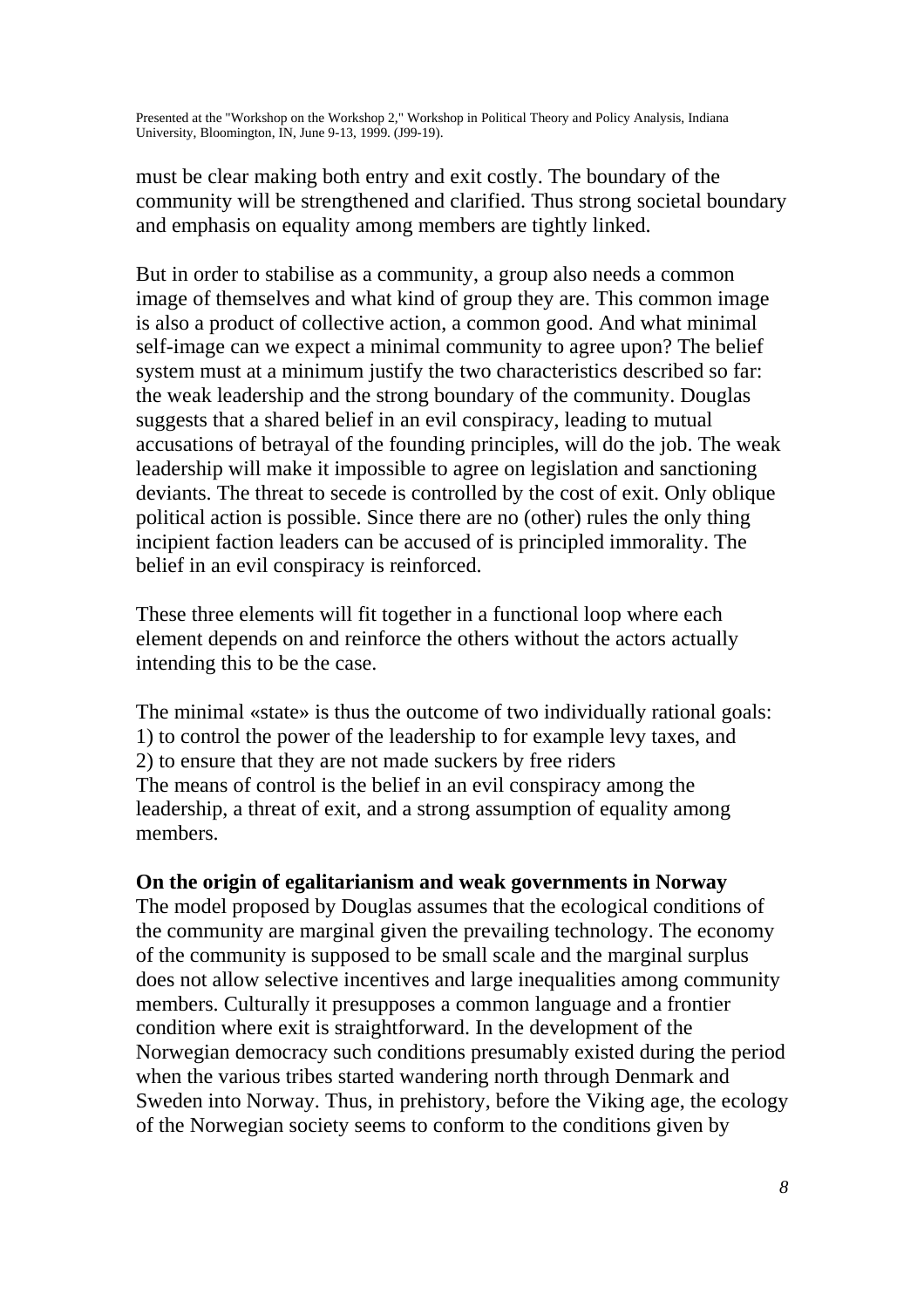Douglas. But what do we know of their attitudes towards equality and leadership?

The description given above of the current Norwegian political system: its weak central leadership and strong local identity with difficulties for immigrants, also conforms to the theoretical minimal conditions for a stable polity. Do these characteristics have roots in our prehistory? Or are they recent and transient phenomena, a mere coincidence? If the characteristics of egalitarianism and weak leadership really are at the core of the values creating order in Norwegian society, they must have been here for a long time.

Now, supposing that the Douglas model of a minimal polity applies to the origin of Norway, that it explains the way order was achieved in the prehistory of Scandinavian societies, and then we should expect to find, also in Viking society weak leadership and strong local communities.

# **Leadership and community from Viking society to early modern Scandinavia**

Contemporary Norwegian society as well as the Danish and Swedish societies consider themselves to originate in the 8th and 9th centuries in what is now commonly called the Age of the Vikings. At that time all three societies were ruled by local chieftains basing their power on family ties and allegiance from the yeomen of the surrounding countryside. The logistics of power usage in that kind of clan society would scarcely allow more extensive geographic holdings. With the development and perfection of shipbuilding during this time several long term changes were initiated. The Viking ships transformed the logistics of power usage locally, making the coast of Denmark and Norway both accessible for warlords, and a field of skill development in sea warfare.

By the start of the Viking age (ca750) the frontier conditions of easy exit and small scale were dwindling, but not disappearing. Part of the drive for the Vikings was a search for land to settle, but primarily it was an escape from authoritarian rulers at home and a way of gaining the reputation and wealth necessary to play the game of power politics at home. Early in the 9th century the Hebrides, Orkneys, Shetland and the Faeroes were settled, and by the end of the 9th century Iceland. At the end of the 10th century there were still opportunities for exit, now to Greenland. By the end of the 11th century the Viking age was over. The transition from the Viking age can be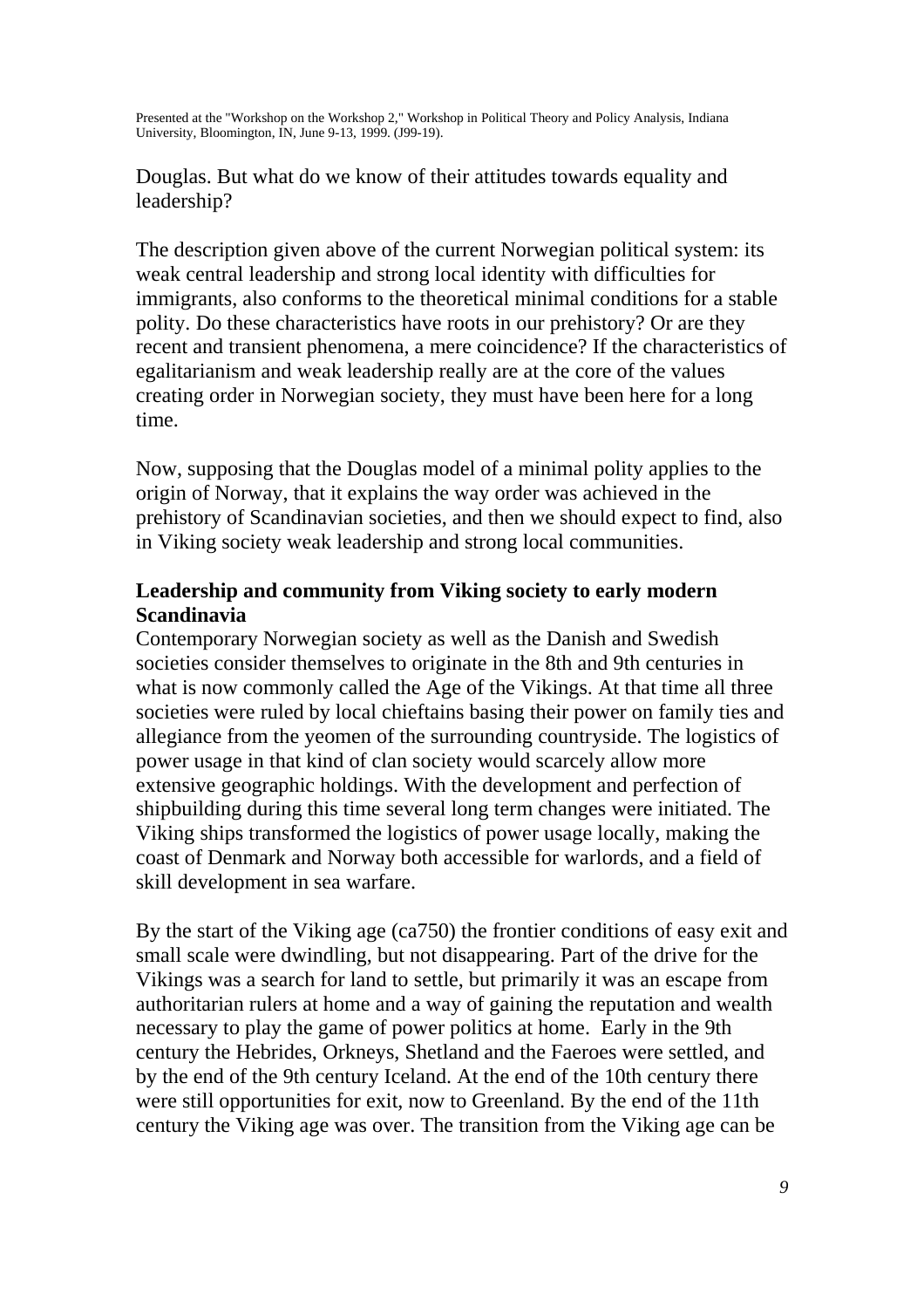described as a transition into civil war both in Sweden, Denmark, Iceland, and Norway. In Norway the civil war lasted from ca 1130 to ca 12401. The scale of societal activites was changing. One indicator of this may be the fact that legal rules were written down, and the Crown started using professional administrators.

The end of the Viking age has several reasons. The various European societies both in east and west which for several centuries had been the testing ground for the qualities of Viking warriors, and a source of wealth, had grown stronger. They were not as easily subjugated (partly because Viking aristocracies had gained power in Russia, Normandy, and England as well as in Southern Italy, Sicily and Syria). Adoption of Christianity also affected the way the Scandinavian tribes were operating. Their old warrior habits were frowned upon and since the late 11th century directed into crusades. More profoundly, the introduction of reading and writing skills opened the possibility of centralising the administration of larger territories.

Viking society is usually described as consisting of three classes: the people (the «boendr»: these are the free men, slaves or freedmen are not included), the magnates and the king. Even though most conflicts are between king and magnates, their social status seems fairly equal.

Bagge (1991) in his study of «Society and Politics in Snorri Sturlason's Heimskringla» concludes that «while the King in «Heimskringla» is superior in rank to the magnates, his actual power is vaguely defined and to a large extent depends on his own personality. The leaders have the right to rule by virtue of their descent, wealth, and personal qualities but they are also supposed to rule in the interest of their inferiors. As they depend on the latter for support, they are easily deposed if they do not.» (Bagge 1991:144)

Lars Lönroth concludes that «Important characteristics of such leaders in the sagas are usually their restraint, common sense, balance, and strong sense of honour, which make them respected by their men and fortunate in their undertakings - until they start to act rashly, often provoked by less balanced kinsmen and lovers. Chaos and tragedy are almost always caused by emotional mistakes of this kind» (Lönroth 1997: 229)

 $\overline{a}$ 

 $1$  The internal wars in Viking society can hardly be described as civil war. Before turning their atttenton on Eastern and Western Europe the Scandinavian tribes were raiding and warring on each other.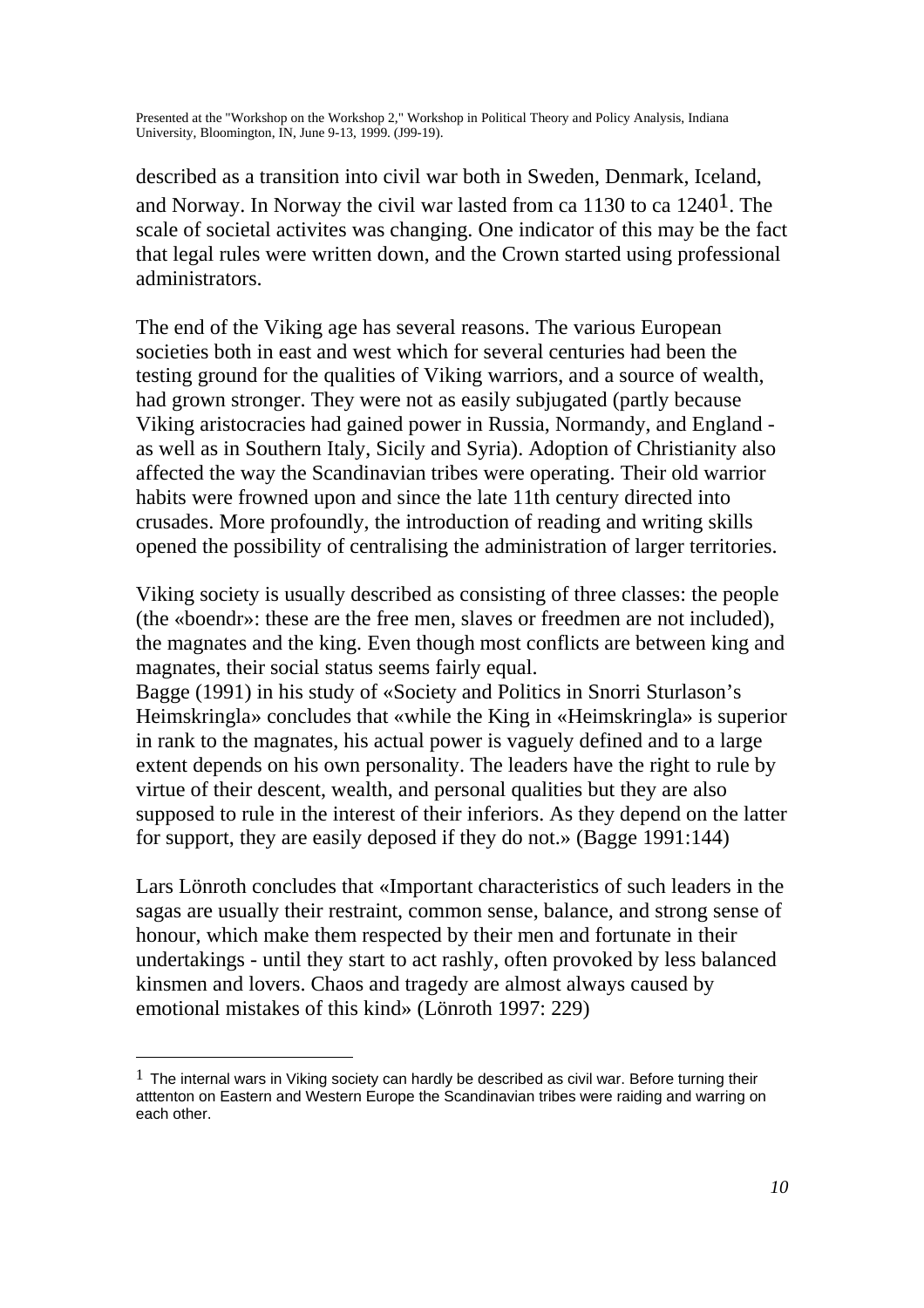Until the end of the civil wars when primogeniture was introduced for the kingdom, there was usually competition for becoming king. Even though «royal» blood was necessary, it was not sufficient. There usually were many who were able to claim royal descent. Only by gaining support from a sufficient number of the magnates would a prospective king be able to get support from the people at the thing assemblies. To get support from the magnates three factors were prominent: marriage and kinship alliances, distribution of wealth and proven qualities as a warrior («hamingja»: the luck which comes from courage, intelligence, and forethought coupled with good circumstances). This explains why Viking raids became so important for ascendance in social and political status. Here «hamingja» could be proven.

With the acceptance of Christianity in the 11th century a new factor, and a new societal power, emerges. The Viking warriors were slowly turned to warriors of Christ. They participated in the Crusades in Palestine, but primarily they spent their energy on the crusades against the east (first against the Wends, the Livonians, the Estonians and Prussians, and later against the Lithuanians and Russians), which lasted well into the 16th century (Christensen 1997). In Norway the hereditary line of succession to the Crown was made law in 1260 and the violent competition for it subsided (but a main factor in this may have been the fact that between 1227 and 1387 only one Norwegian king died leaving more than one legitimate son). The introduction of reading and writing and the growth of skills in reading and writing among the magnates of the realm furnished a foundation for scholarship and a literature in the vernacular. And the educated class became a source of skills necessary in the building of a powerful medieval kingdom. The ascent of the Papal state in the early 11th century also led to closer contact between the Scandinavian states and the rest of Europe.

By mid 13th century Norway may superficially resemble other medieval kingdoms in Europe. But the ruling aristocracy was different. On the eve of the Icelandic free state, at the time Snorri Sturlason was writing up his history of the Norwegian kings, Bagge is of the opinion that in both Iceland and Norway «oratory and political manoeuvring held an exceptional importance. One's position in society was more dependent on personal performance than in the more stable and stratified societies in feudal Europe, and the most important aspect of this performance was the ability to gain adherents and outwit one's opponents.» (Bagge 1991:p.246).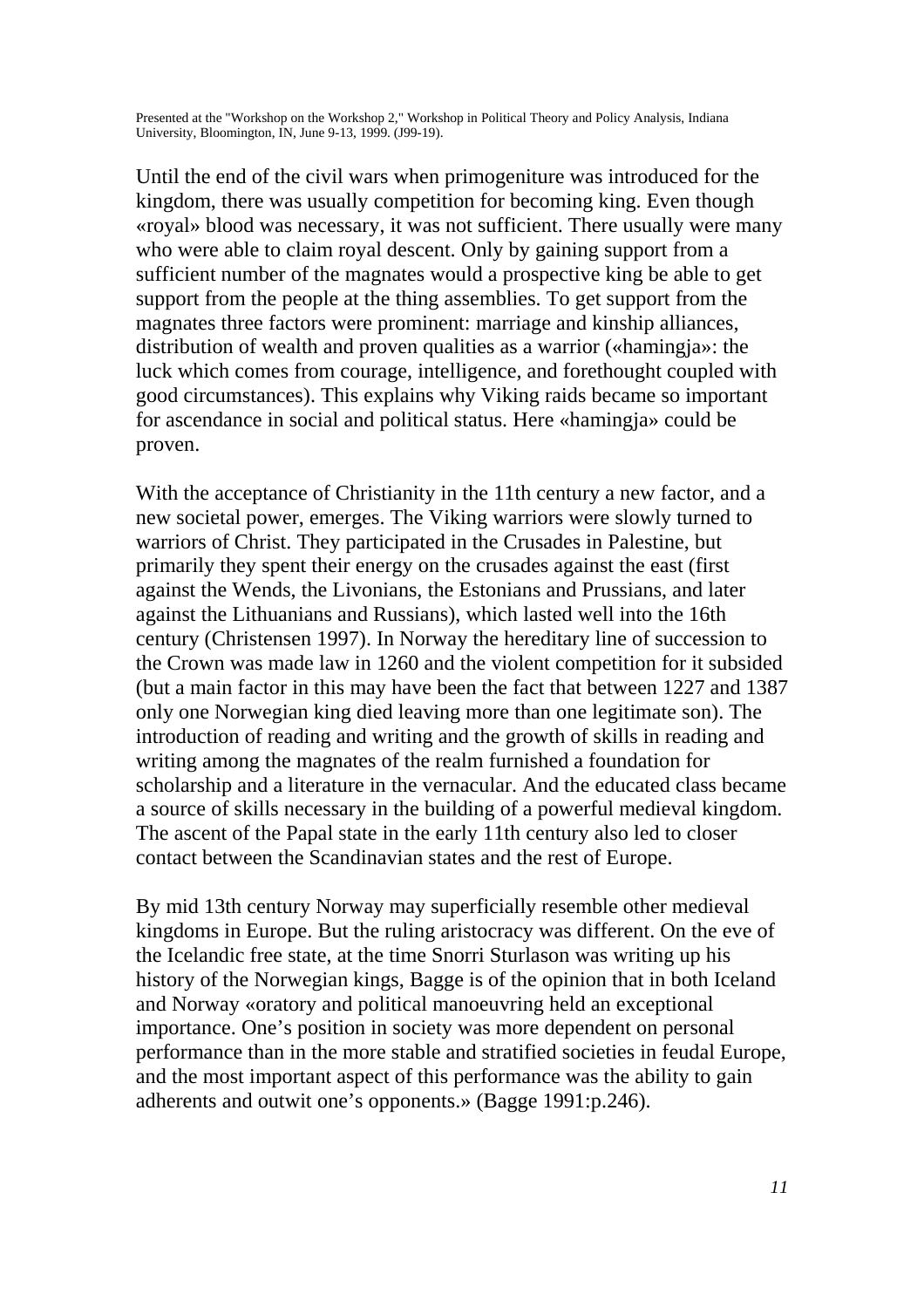While the Viking kings were «weak» leaders in the sence that they could effectively be deposed if their rule became too oppressive, but as lang as they were perceived to have «hamingja» (leadership luck) they were strong rulers and could command loyalty and obedience of their administration (hird) and people (boendr).

The resolution of leadership conflicts and the growth of societal power during the 13th and into the 14th century, led to a «strong» position of the king, but still perhaps a «weak» government in the sense that his power was dependent on the support of the magnates of the country. The government was effective only in so far as the king could rely on the cooperation of the magnates, and as long as the king had the personal qualities («hamingja») necessary to rule. On the occasions where a king died without leaving a clear heir (the law of succession was amended in 1273 and 1302 to answer such situations), the council (in effect the magnates of the country) often chose minors as kings. During their regency they were usually able to strengthen their own position.

Royal marriage alliances and the Norwegian king dying without male heirs led to the election of the same king in Norway and Sweden in 1319. Similar situation occurred several times during the 14th century and in 1397 Queen Maragret of Norway was able to get her nephew Erik of Pomerania elected as king in both Norway, Sweden and Denmark. For a brief moment the Scandinavian tribes were united under a common king. Sweden however had several revolts against the common king. Their final break with the union came in 1523 when Gustav Vasa was elected.

# **Leadership in Norway from the Kalmar Union to constitutional morachy in 1814**

Queen Margareth was the daughter of Valdemar II of Denmark. During her reign (she was after 1380 regent first for her son, and after his death in 1387 for her nephew Erik until she died in 1412) she showed herself as a supreme power broker and an able regent. But she angered the councils of both Sweden and Norway by granting fiefs to Danes and Germans in Sweden and Norway, but not to Swedes or Norwegians in Denmark. Erik continued this policy and started some expensive wars which further angered the councils. However, the Norwegian magnates showed more loyalty to their king than the Swedes or Danes who both deposed him before Norway.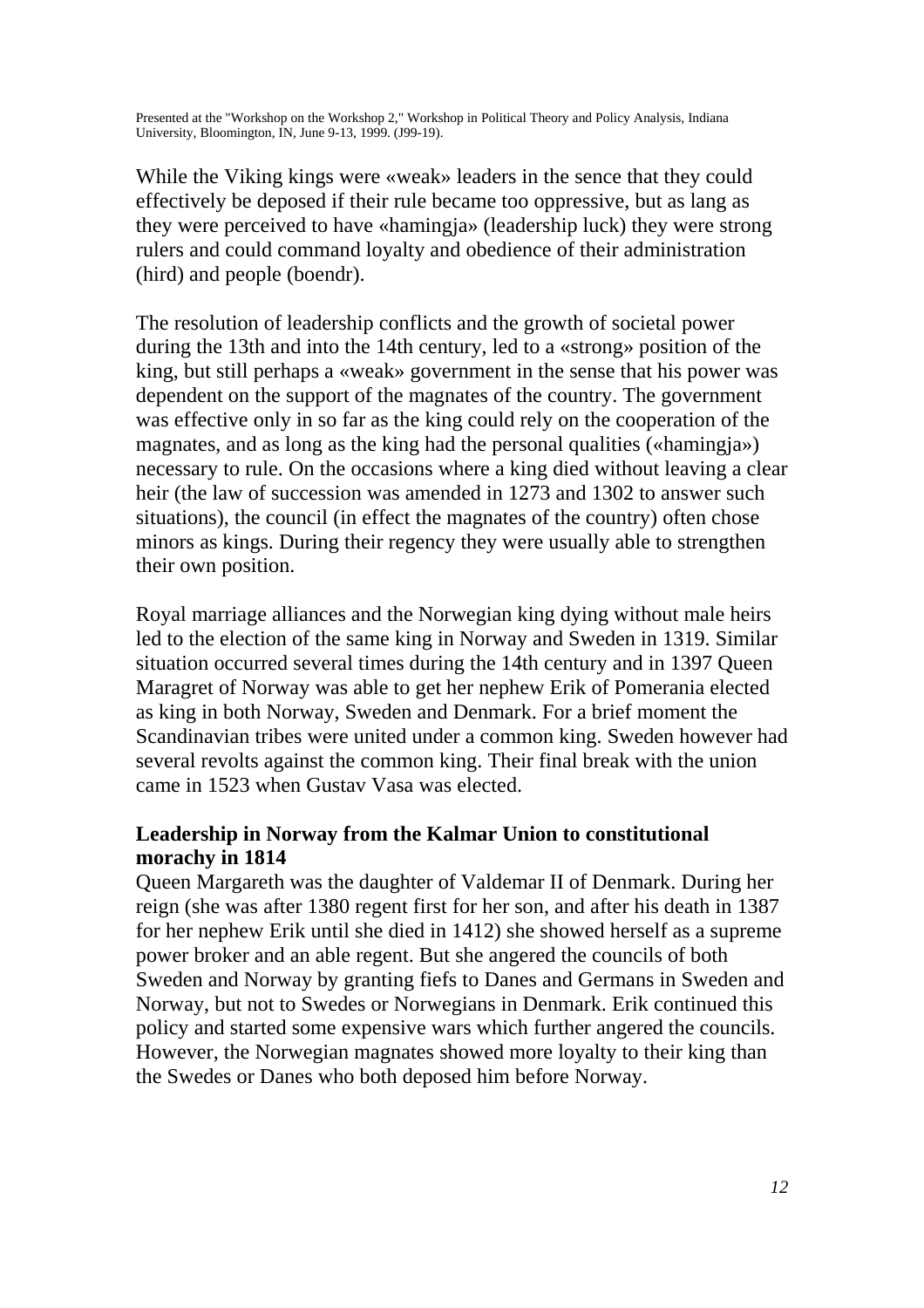The Norwegian council followed the lead of the Danes and Swedes in the election of Christopher of Bavaria as king in 1442. The Swedes soon defected while Norway continued to follow the lead of the Danes. Gradually the council lost their power. The magnates were replaced by Danish nobles. By the beginning of the 16th century the most «Norwegian» group among the magnates was the bishops. In 1536 king Christian III declared Norway a Danish province. But the declaration did not seem to have many practical consequences. New legislation was still enacted separately for Norway. There was still a Norwegian council, and local administration continued as it was organised in the 13th century. Norway became a peripheral province in the Danish-Norwegian kingdom. Without much in the way of aristocracy (the distance from the king and Copenhagen was too big), and after the reformation also a weak church, controlled by royal appointments. Denmark and Sweden developed strong centralised monarchies both to some extent checked by Estates General. Norway paid taxes and supplied soldiers for the wars between them. After major defeats by Sweden in 1658 and 1660, the Estates General in Denmark consented in 1660 to releasing the king from the charter of 1648 and making the Crown hereditary. The next year the king declared himself absolute ruler in all his realms (Denmark, Norway, Iceland, the Faeroes Islands, Schleswig and Holstein).

What remained of leadership within Norway in early modern times, we find at the local level. Within the local communities the various classes of owner and tenant peasants continued to take care of their own affairs. When the king's servants became too greedy they sent delegations to Copenhagen to complain, or they rebelled and killed them. If some of their own big men became too greedy they complained to the king's servant. Usually they were more than happy to uphold the law.

The distinction between the ruling Danish officials and the local people was plain. This strengthened the cohesion of the local communities and made their internal differentiation less significant.

Probably the moist significant aspect of the situation was the survival of the judicial system. Munck's (1979) assessment of the situation at the end of the 17th century is that «The Scandinavian countries were exceptional in contemporary Europe for having comparatively simple and effective law courts, to which anyone had ready access at least at the lower levels» (Munck 1979:242).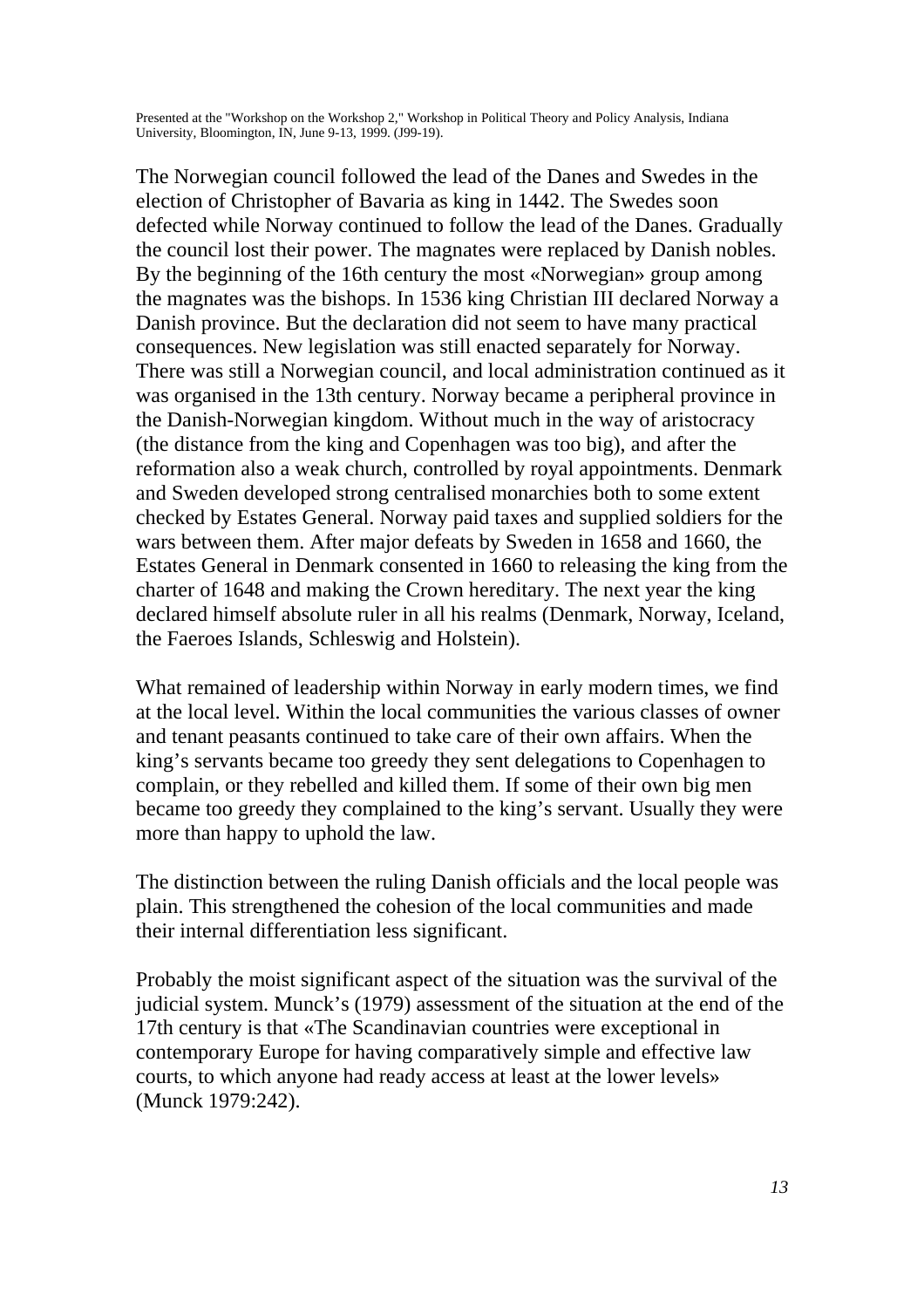On a very practical level, because of distance from the centre of royal power and because of the strong belief in the rule-of-law, the local communities were to a large degree self-governed, ruled by the «best men» of the community. There was perhaps no more equality among them than in the Viking society. But compared to most of Europe, the citizens of the local communities were practically equal.

The rule from Denmark ended in 1814 when the Danish-Norwegian Crown again came out on the losing side of a war. In the settlements after the Napoleonic wars Sweden demanded Norway as reward. This they got, but in the process Norway gained its own constitution and parliament. The selfgovernment was extended from local to national affairs. And by now there was time for a national revival.

## **Viking age values from the sagas.**

The image of Viking society created in the sagas is important to contemporary Scandinavian society because of the role it played in the age of Enlightenment, the Nordic Renaissance, and the nationalistic revival of the 19th century. Snorri Sturlason's Sagas of the Norwegian Kings rivalled the bible in the readings of people. National identity was confirmed and ideals about national leadership and equality of all yeomen was either recreated or reaffirmed.

While Sweden experienced the rise and fall of an empire and continued as a vanguard in the industrial development of the 18th and 19th century, Norway was fairly undisturbed as a society both before and after 1814, even if we were involved in the many wars of the Danish king, particularly in those against Sweden. The central bureaucracy was in Copenhagen, the Danish aristocracy which were awarded land in Norway never became entrenched. The local rule continued on its own path of development, reacting to the king's policy decisions as best they could. In Iceland this was even more the case than in Norway.

The image of the Viking society merged with the Norwegian and Icelandic struggle for independence. The long centuries of rule by Danish kings both in Iceland and Norway may have had the effect of preventing, delaying or diluting the societal developments associated with feudalism and the centralized rule by the aristocracy of the older European states. Thus, at least to some extent, the romantic view of the Viking yeoman had a remnant of foundation to build on in these more peripheral Scandinavian countries. The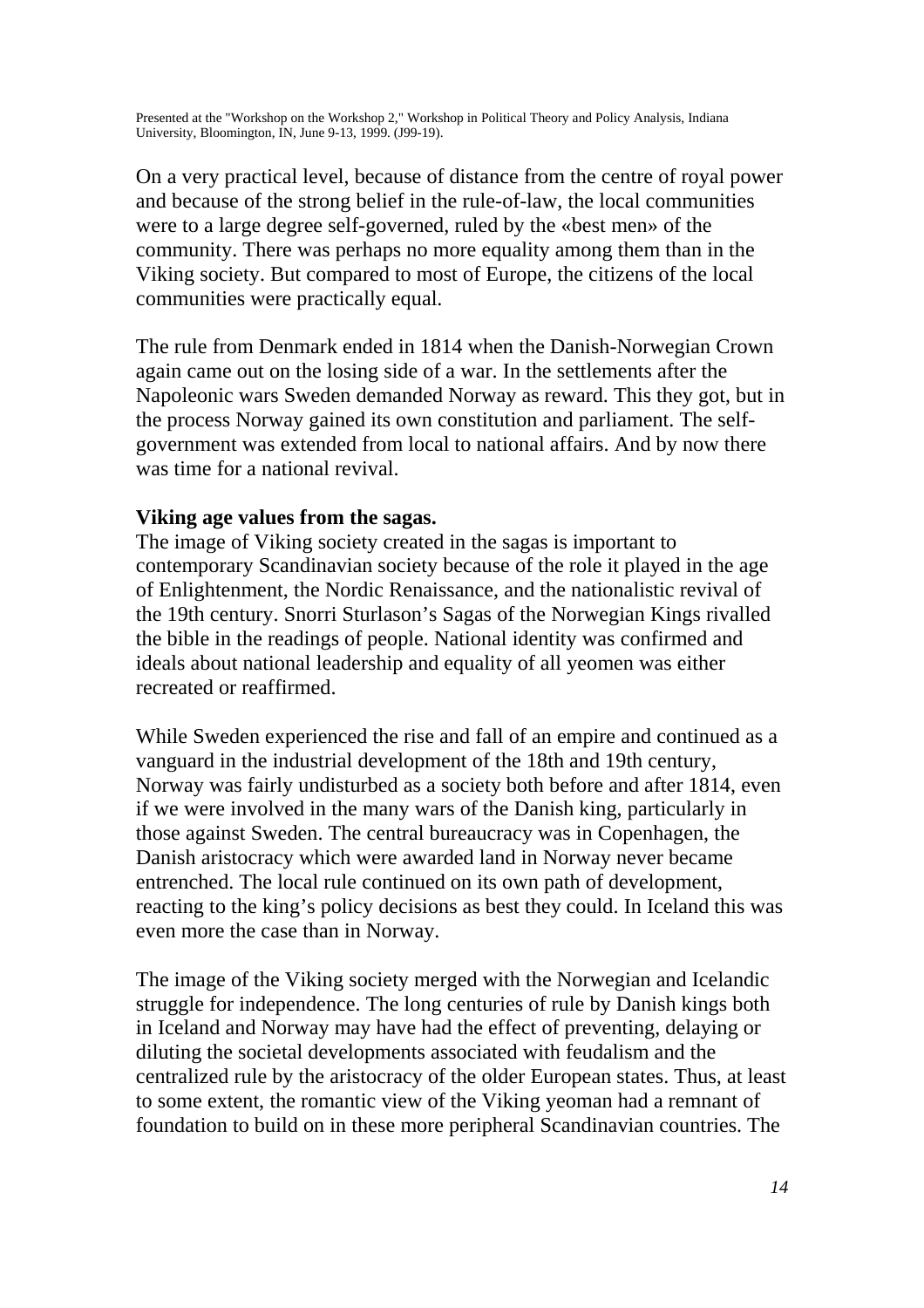equality of citizens was a continuation of the free yeoman. And the democratic rule-of-law was just an extension of the local thing which still was working. After Norway got its parliament in 1814 and finally independence in 1905 one may say that the competition for parliamentary positions and the conscious nationalistic policies and sentiments of the elite worked towards establishing basic legal equality of all citizens. Based on the local identities and strong local community boundaries they achieved even more. They recreated once more the basic characteristics of the minimal polity, the weak central leadership. This drive was fuelled, perhaps, not so much by a belief in an evil conspiracy as by a profound mistrust of central government. And thus Rokkan's centre periphery dimension was established. This mistrust of leadership can also be found in the Viking sagas. Lönroth observes that «There is ... an inherent contradiction in the saga presentation of the Vikings, and this contradiction prevails in literary narratives even to this day. On the one hand they are the greatest heroes; on the other they are not heroes, but problematic characters - or even villains if they devote too much of their life to typical Viking activities such as warfare, piracy, and plundering.» (Lönroth 1997: 230)

I think this ambivalence to leaders is at the core in our attitude to government and closely tied to our penchant for equality. They are tied together, maybe as Mary Douglas suggested?

# **Conclusion**

In a recent study of «Birth of the Leviathan. Building States and Regimes in Medieval Europe» Ertman (1997) explores the trajectories of state building resulting in four different types of 18th century states:

-absolutist patrimonial2 states

-constitutional patrimonial states

-absolutist bureaucratic states

-constitutional bureaucratic states

Denmark-Norway is classified as absolutist bureaudratic while Sweden is constitutional bureaucratic (the only state besides Britain). Poland and Hungary are classified as constitutional patrimonial states. These are three different outcomes, yet before 1450 he find that they all four are constitutional patrimonial states. Their divergent development represents an anomaly. The explanation is found in the character of local government and

 $2$  Patrimonial/ bureaucratic refers to the type of tenure of office in the state administration.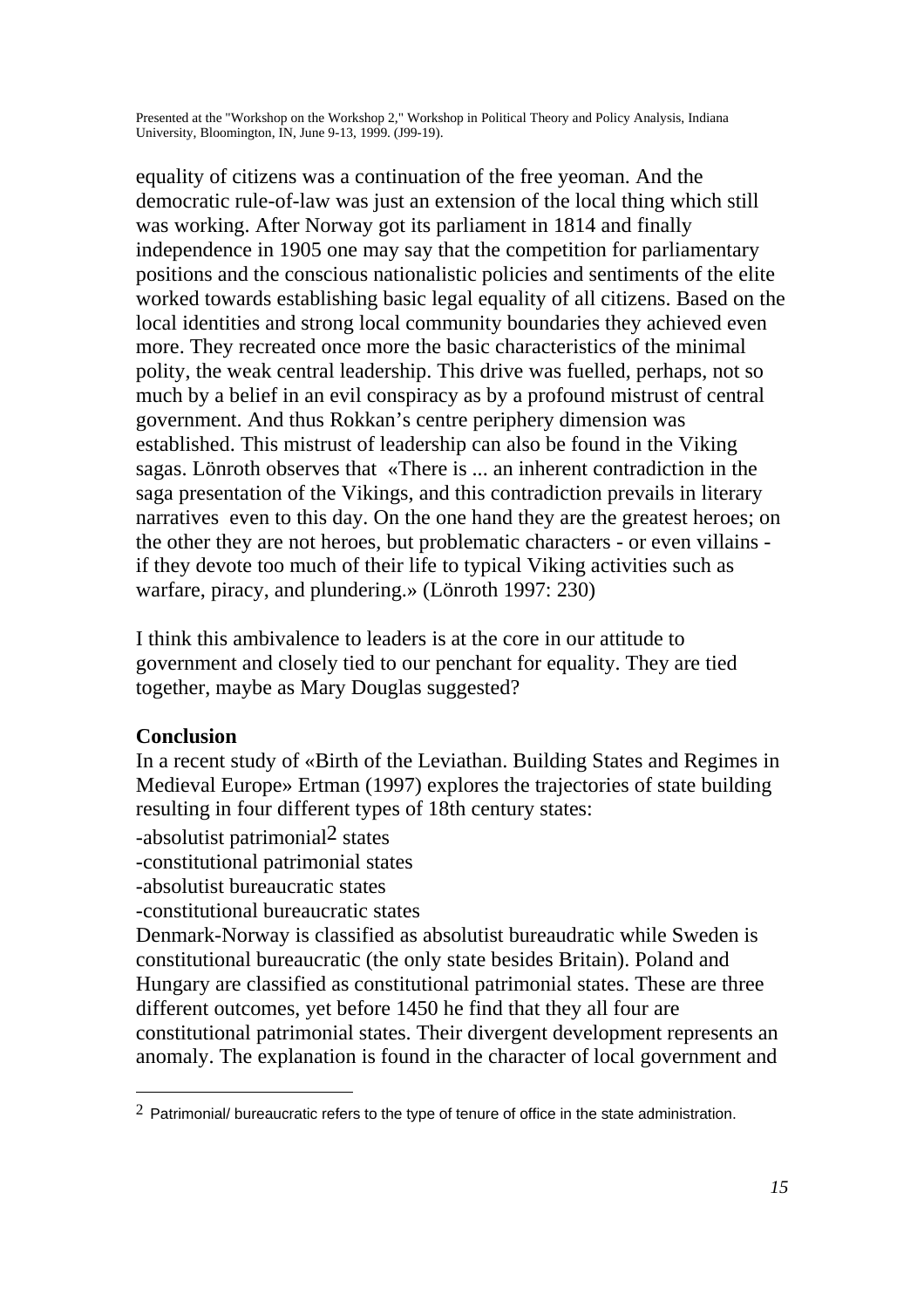its link to the national assembly, and in the timing of sustained geo-military competition.

His main conclusions on the conditions favouring development of a constitutional bureaucratic state are interesting. He points to the «key role played by the organisation of local government during the early period following state formation», and «The involvement of a broad segment of the population in the management of its own affairs at the local level,» he argues, «creates bonds of solidarity and commonalities of interest which, when combined with the material resources at the disposal of participatory local bodies, allow effective resistance to be mobilized against the monocratic designs of stat building political leaders.» (Ertman 1997:324)

The emphasis on the local community I will second, but his easy assumption that solidarity automatically will develop in self governed local communities is precisely the error Mary Douglas tries to address. If the outcome is solidarity it needs explanation.

My general problem have been the question of how or why the Norwegian democracy will remain democratic. Our local self-governing tradition is old and strong. If the initial social conditions, when social power begins to grow, are local self governance and a basic mistrust of centralised power, then the logistics of power in Scandinavia may have been such that it was difficult to weed out these conditions even if the central governor wanted to do that. It may be no coincidence that the local self-governance and judiciary system in Scandinavia is our most enduring institutions.

In some ways our system of governance resembles basic features of the minimal polity model of Mary Douglas. Such a polity may lose its basic characteristics in two ways:1) by conquest from alien cultures along the boundary of shared understanding, or 2) by loss of competition for leadership.

If we disregard the prospect of conquest, the real threat may be in the way we think about competition for leadership. The all out competition of the Viking age and the civil wars is not on the agenda. We are perhaps closer to a situation where we all are so content and satisfied with our government that it transforms into a democratic despotism. But, fortunately, I think that road still is long.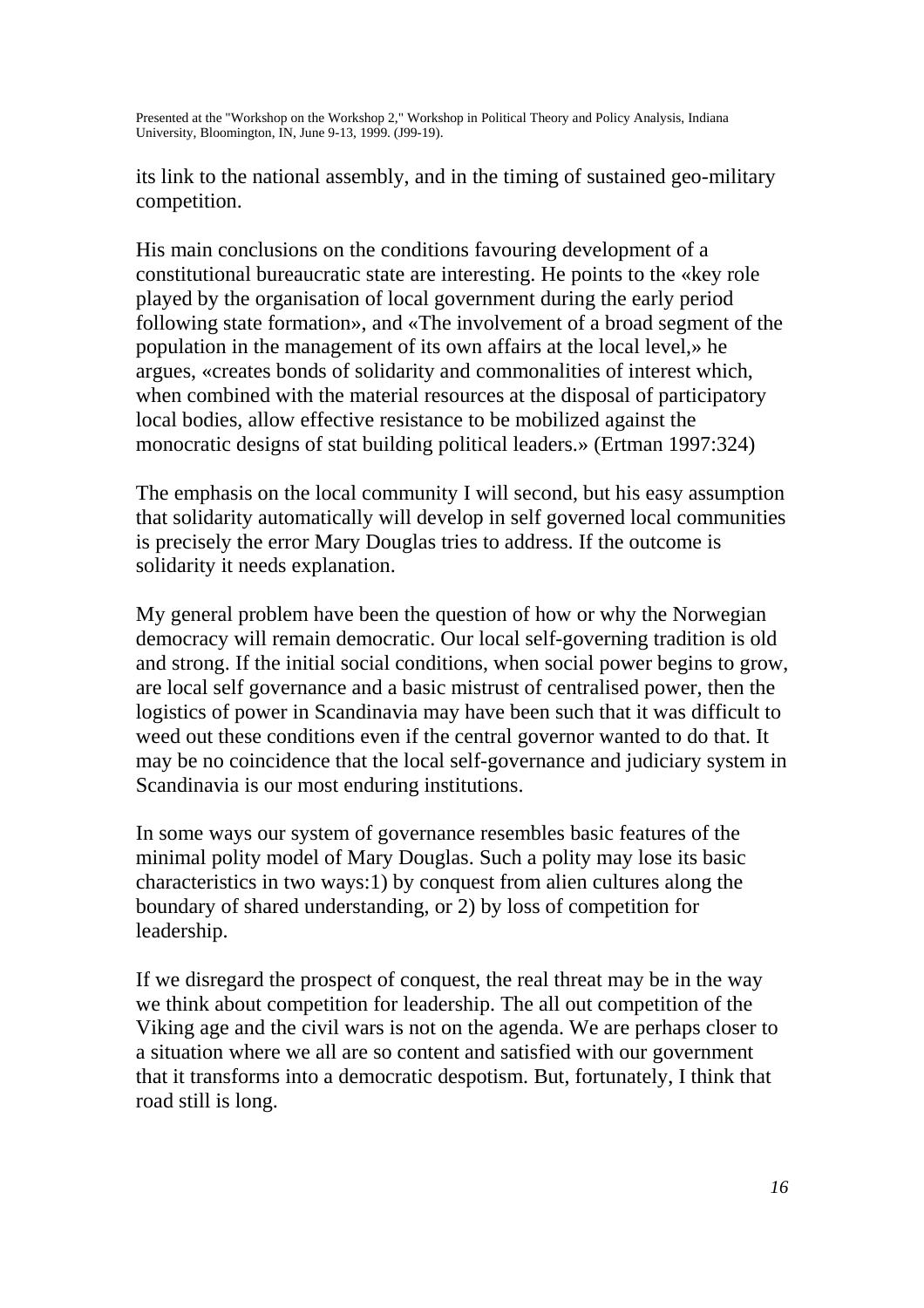In general a governor will be circumscribed in what can be done, not only by his command of weapons, and material resources, but also by the kind of persons he is able to recruit into his service, their professional knowledge and their beliefs about legitimate action, as well as by the beliefs about legitimate action among the taxpayers. To this we should add the complications of information flow both up and down the gradient of power, and the time-space constraints, and principal-agent problems in usage of force with incomplete, asymmetric and unreliable information.

Even the slow collapse from boring consensus takes time. New variation in values and priorities is created by the routine changes of society. Every now and then real challenges, like the EU referendums, arise. Then the competition for leadership is real, and real leaders with the right «hamingja» are created.

To me the strength of our democracy seems to be directly related to the degree to which it allows grass roots policies to rise and affect the central government. In other words: the strength of our democracy is our weak government.

#### **References**

Bagge, Sverre. 1991. Society and Politics in Snorri Sturlason's Heimskringla. Berkeley: University of California Press

Christensen, Eric. 1997. The Northern Crusades. London: Penguin

Douglas, Mary. 1987. How Institutions Think. London: Routledge and Kegan Paul,

Ertman, Thomas. 1997. Birth of the Leviathan. Building States and Regimes in Medieval and early Modern Europe. Cambridge: Cambridge University Press,

Lönroth, Lars. 1997. In The Oxford Illustrated History of the Vikings, ed. Peter Sawyer, 229. Oxford: Oxford University Press

Munck, Thomas. 1979. The Peasantry and the Early Absolute monarchy in Denmark 1660-1708. København: Landbohistorisk Selskap